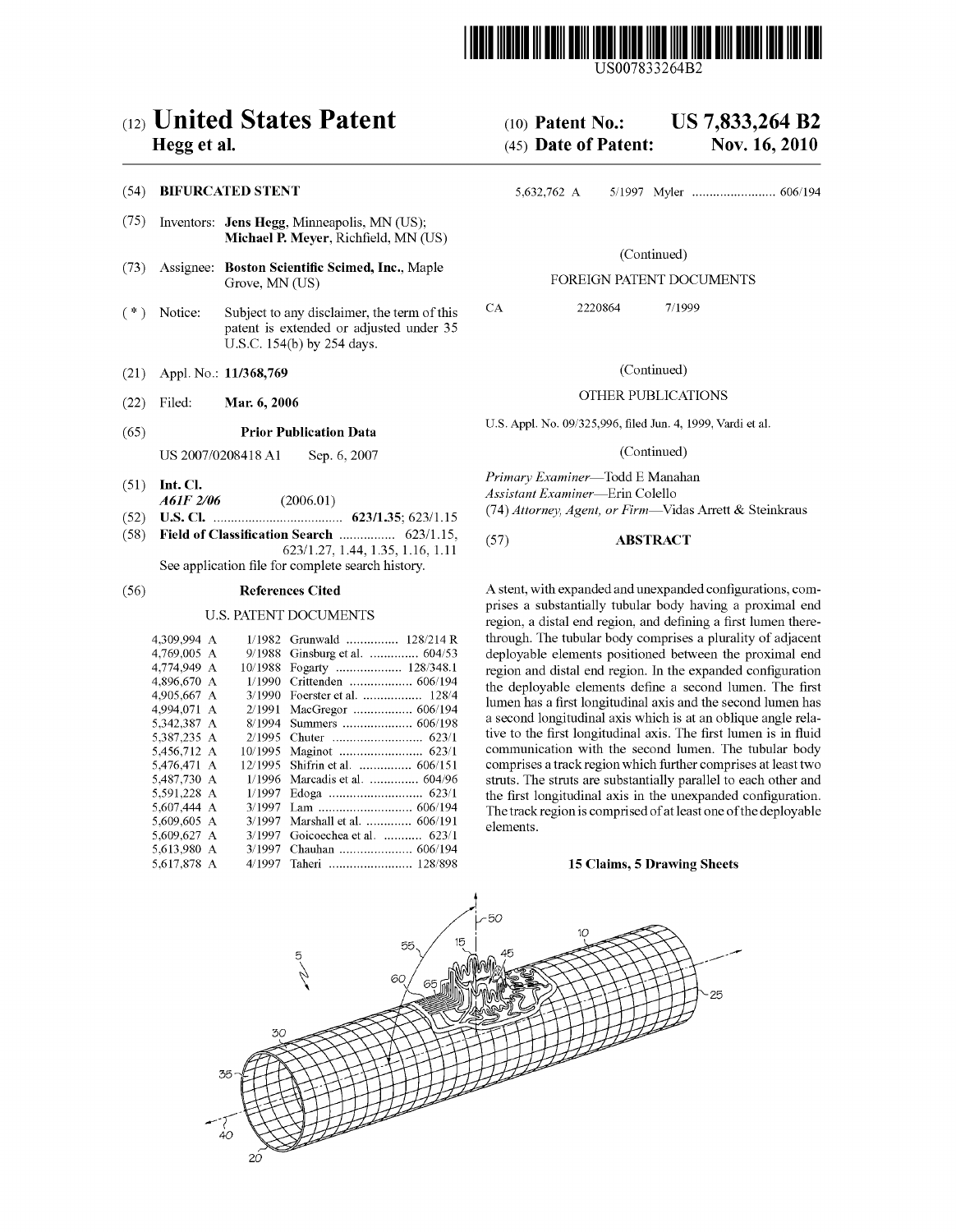# U.S. PATENT DOCUMENTS

| 5,632,763    | Α     | 5/1997  | Glastra  606/194             |
|--------------|-------|---------|------------------------------|
| 5,632,772    | A     | 5/1997  | Alcime et al.<br>623/1       |
|              |       |         |                              |
| 5,636,641    | А     | 6/1997  | Fariabi  600/585             |
| 5,669,924    | A     | 9/1997  | Shaknovich  606/108          |
| 5,669,932    | A     | 9/1997  | Fischell et al.  606/198     |
|              |       |         |                              |
| 5,676,697    | A     | 10/1997 | McDonald<br>623/1            |
| 5,683,450    | A     | 11/1997 | Goicoechea et al.<br>623/1   |
| 5,697,971    | А     | 12/1997 | Fischell et al.<br>623/1     |
|              |       |         |                              |
| 5,707,348    | A     | 1/1998  | Krogh  602/41                |
| 5,709,713    | А     | 1/1998  |                              |
| 5,720,735    | A     | 2/1998  | Dorros  604/284              |
|              | А     | 5/1998  | Fischell et al.<br>600/3     |
| 5,749,825    |       |         |                              |
| 5,749,890    | A     | 5/1998  | Shaknovich  606/198          |
| 5,755,734    | А     | 5/1998  | Richter et al.  606/194      |
| 5,755,735    | A     | 5/1998  | Richter et al.  606/194      |
|              |       |         |                              |
| 5,755,771    | A     | 5/1998  | Penn et al.<br>623/1         |
| 5,755,773    | A     | 5/1998  | Evans et al.<br>623/1        |
| 5,755,778    | A     | 5/1998  | Kleshinski  623/1            |
|              |       |         |                              |
| 5,782,906    | A     | 7/1998  | Marshall et al.<br>623/1     |
| 5,824,036    | A     | 10/1998 | Lauterjung<br>623/1          |
| 5,824,040    | A     | 10/1998 | Cox et al.<br>623/1          |
|              |       |         |                              |
| 5,827,320    | A     | 10/1998 | Richter et al.  606/194      |
| 5,851,464    | A     | 12/1998 | Davila et al.  264/103       |
| 5,868,777    | A     | 2/1999  | Lam  606/194                 |
|              |       |         |                              |
| 5,893,887    | A     | 4/1999  | Jayaraman<br>623/1           |
| 5,906,640    | A     | 5/1999  | Penn et al.<br>623/1         |
| 5,961,548    | A     | 10/1999 | Shmulewitz<br>623/1          |
|              |       |         |                              |
| 5,972,017    | A     | 10/1999 | Berg et al.  606/198         |
| 6,013,054    | A     | 1/2000  | Jiun Yan<br>604/96           |
| 6,013,091    | A     | 1/2000  | Ley et al.  606/191          |
| 6,017,324    | A     | 1/2000  | Tu et al.  604/96            |
|              |       |         |                              |
| 6,017,363    | A     | 1/2000  | Hojeibane  623/1             |
| 6,030,414    | А     | 2/2000  |                              |
| 6,033,433    | A     | 3/2000  | 623/1                        |
|              | А     | 3/2000  |                              |
| 6,033,434    |       |         |                              |
| 6,033,435    | A     | 3/2000  | Penn et al.<br>623/1         |
| 6,048,361    | А     | 4/2000  | Von Oepen<br>623/1           |
| 6,056,775    | A     | 5/2000  | Borghi et al.  623/1.16      |
| 6,059,824    | А     | 5/2000  | Taheri<br>623/1              |
|              |       |         |                              |
| 6,068,655    | A     | 5/2000  | Seguin et al.<br>623/1       |
| 6,086,611    | A     | 7/2000  | Duffy et al.<br>623/1        |
| 6,093,203    | A     | 7/2000  | Uflacker  612/1.12           |
| 6,096,073    | A     | 8/2000  | Webster et al.  623/1.16     |
|              |       |         |                              |
| 6,099,497    | A     | 8/2000  | Adams et al.  604/96.01      |
| 6,113,579    | A     | 9/2000  | Eidenschink et al.  604/264  |
| 6,117,117    | A     | 9/2000  | Mauch  604/284               |
|              |       | 9/2000  |                              |
| 6,117,156    | A     |         | Richter et al.  606/194      |
| 6,129,738    | A     | 10/2000 | Lashinski et al.  606/194    |
| 6,129,754    | A     | 10/2000 | Kanesaka et al.  623/1       |
| 6,142,973    | A     | 11/2000 |                              |
| 6,143,002    |       | 11/2000 | Vietmeier  606/108           |
|              | А     |         |                              |
| 6,159,238    | А     | 12/2000 | Killion et al.  612/1.11     |
| 6,165,195    | А     | 12/2000 | Wilson et al.  606/194       |
| 6,168,621    | B1    | 1/2001  | Vrba  623/1.2                |
|              |       |         |                              |
| 6,183,509    | B1    | 2/2001  | Dibie  623/1.35              |
| 6,203,568    | B1    | 3/2001  | Lombardi et al.  623/1.13    |
| 6,210,380    | B1    | 4/2001  | Mauch  604/284               |
| 6,210,429    | $B1*$ | 4/2001  | Vardi et al. ……………… 623/1.11 |
|              |       |         |                              |
| 6,210,433    | B1    | 4/2001  | Larre                        |
| 6,254,593    | B1    | 7/2001  | Wilson  606/1.11             |
| 6,258,115    | B1    | 7/2001  | Dubrul  606/200              |
| 6,258,116    | B1    | 7/2001  | Hojeibane  623/1.16          |
|              |       |         |                              |
| 6,261,305    | B1    | 7/2001  | Marotta et al.  606/200      |
| 6,261,316    | B1    | 7/2001  | Shaolian et al.  623/1.11    |
| 6,264,662    | B1    | 7/2001  | Lauterjung  606/108          |
| 6,264,686    | B1    | 7/2001  | Rieu et al.  623/1.16        |
|              |       |         |                              |
| 6,290,673    | B1    | 9/2001  | Shanley  604/102.02          |
| 6,293,968    | B1    | 9/2001  | Taheri  623/1.15             |
| 6,325,826    | B1    | 12/2001 | Vardi et al.  623/1.35       |
| 6,334,864    | B1    | 1/2002  | Amplatz et al.  606/200      |
|              |       |         |                              |
| 6,334,870 B1 |       | 1/2002  |                              |

|                              |         | U.S. PATENT DOCUMENTS                                              | 6,346,089 B1                            |                    |                                                                     |  |
|------------------------------|---------|--------------------------------------------------------------------|-----------------------------------------|--------------------|---------------------------------------------------------------------|--|
|                              |         |                                                                    | 6,355,060 B1                            |                    | 3/2002 Lenker et al.  623/1.34                                      |  |
| 5,632,763 A                  |         | 5/1997 Glastra  606/194                                            | 6,361,544 B1                            | 3/2002             | Wilson et al.  606/194                                              |  |
| 5,632,772 A                  | 5/1997  |                                                                    | 6,361,555 B1                            | 3/2002             |                                                                     |  |
| 5,636,641 A                  |         | 6/1997 Fariabi  600/585                                            | 6,383,213 B2                            | 5/2002             | Wilson et al.  623/1.11                                             |  |
| 5,669,924 A<br>5,669,932 A   | 9/1997  | Shaknovich  606/108                                                | 6,395,018 B1                            | 5/2002             |                                                                     |  |
| 5,676,697 A                  |         | 9/1997 Fischell et al.  606/198                                    | 6,436,104 B2                            | 8/2002             |                                                                     |  |
| 5,683,450 A                  |         | 11/1997 Goicoechea et al.  623/1                                   | 6,436,134 B2                            | 8/2002             | Richter et al.  623/1.15                                            |  |
| 5,697,971 A                  |         | 12/1997 Fischell et al.  623/1                                     | 6,488,702 B1*<br>6,508,836 B2           | 12/2002<br>1/2003  | Wilson et al.  623/1.35                                             |  |
| 5,707,348 A                  |         |                                                                    | 6,517,558 B2                            | 2/2003             | Gittings et al.  606/153                                            |  |
| 5,709,713 A                  |         |                                                                    | 6,520,988 B1                            | 2/2003             | Colombo et al.  623/1.35                                            |  |
| 5,720,735 A                  |         | 2/1998 Dorros  604/284                                             | 6,540,779 B2                            | 4/2003             | Richter et al.  623/1.35                                            |  |
| 5,749,825 A                  |         | 5/1998 Fischell et al.  600/3                                      | 6,579,309 B1                            |                    |                                                                     |  |
| 5,749,890 A                  |         | 5/1998 Shaknovich  606/198                                         | 6,579,312 B2                            | 6/2003             | Wilson et al.  623/1.35                                             |  |
| 5,755,734 A                  |         | 5/1998 Richter et al.  606/194                                     | 6,582,394 B1                            | 6/2003             | Reiss et al.  604/96.01                                             |  |
| 5,755,735 A                  |         | 5/1998 Richter et al.  606/194                                     | $6,596,020$ B <sub>2</sub> <sup>*</sup> | 7/2003             | Vardi et al.  623/1.11                                              |  |
| 5,755,771 A<br>5,755,773 A   |         |                                                                    | 6,599,316 B2                            | 7/2003             | Vardi et al.  623/1.15                                              |  |
| 5,755,778 A                  |         | 5/1998 Kleshinski  623/1                                           | 6,645,242 B1*                           | 11/2003            |                                                                     |  |
| 5,782,906 A                  |         | 7/1998 Marshall et al.  623/1                                      | 6,689,156 B1                            |                    | 2/2004 Davidson et al.  623/1.11                                    |  |
| 5,824,036 A                  |         |                                                                    | 6,692,483 B2<br>6,695,877 B2            | 2/2004             | Vardi et al.  604/529<br>2/2004 Brucker et al.  623/1.16            |  |
| 5,824,040 A                  |         |                                                                    | 6,706,062 B2                            |                    |                                                                     |  |
| 5,827,320 A                  |         | 10/1998 Richter et al.  606/194                                    | 6,749,628 B1                            |                    | 6/2004 Callol et al.  623/1.15                                      |  |
| 5,851,464 A                  |         | 12/1998 Davila et al.  264/103                                     | 6,776,793 B2                            |                    | 8/2004 Brown et al.  623/1.15                                       |  |
| 5,868,777 A                  |         |                                                                    | 6,811,566 B1                            |                    | 11/2004 Penn et al.  623/1.15                                       |  |
| 5,893,887 A                  | 4/1999  |                                                                    | 6,835,203 B1                            |                    | 12/2004 Vardi et al.  623/1.34                                      |  |
| 5,906,640 A                  |         |                                                                    | 6,858,038 B2                            |                    |                                                                     |  |
| 5,961,548 A                  | 10/1999 | Shmulewitz  623/1                                                  | 6,884,258 B2                            |                    | 4/2005 Vardi et al.  623/1.11                                       |  |
| 5,972,017 A                  |         |                                                                    | 6,896,699 B2                            |                    | 5/2005 Wilson et al.  623/1.35                                      |  |
| 6,013,054 A<br>6,013,091 A   |         |                                                                    | 6,932,837 B2                            |                    | 8/2005 Amplatz et al.  623/1.15                                     |  |
| 6,017,324 A                  |         |                                                                    | 6,955,687 B2                            |                    | 10/2005 Richter et al.  623/1.35                                    |  |
| 6,017,363 A                  |         |                                                                    | 6,955,688 B2<br>6,962,602 B2            |                    | 10/2005 Wilson et al.  623/1.35                                     |  |
| 6,030,414 A                  |         |                                                                    | 7,018,400 B <sub>2</sub>                |                    | 11/2005 Vardi et al.  623/1.11<br>3/2006 Lashinski et al.  623/1.11 |  |
| 6,033,433 A                  |         |                                                                    | 7,056,323 B2 *                          |                    | 6/2006 Mareiro et al.  606/108                                      |  |
| 6,033,434 A                  |         |                                                                    | 7,060,091 B <sub>2</sub>                |                    | 6/2006 Killion et al.  623/1.15                                     |  |
| 6,033,435 A                  |         |                                                                    | 2001/0003161 A1                         |                    | 6/2001 Vardi et al.  623/1.11                                       |  |
| 6,048,361 A                  |         |                                                                    | 2001/0004706 A1                         |                    | 6/2001 Hojeibane  623/1.11                                          |  |
| 6,056,775 A                  |         | 5/2000 Borghi et al.  623/1.16                                     | 2001/0004707 A1                         | 6/2001             | Dereurne et al.  623/1.16                                           |  |
| 6,059,824 A                  |         |                                                                    | 2001/0012927 A1                         |                    |                                                                     |  |
| 6,068,655 A                  | 5/2000  |                                                                    | 2001/0016766 A1                         |                    | 8/2001 Vardi et al.  623/1.11                                       |  |
| 6,086,611 A<br>6,093,203 A   |         | 7/2000 Duffy et al.  623/1<br>7/2000 Uflacker  612/1.12            | 2001/0016767 A1                         |                    | 8/2001 Wilson et al.  623/1.11                                      |  |
| 6,096,073 A                  |         | 8/2000 Webster et al.  623/1.16                                    | 2001/0016768 A1                         |                    | 8/2001 Wilson et al.  623/1.11                                      |  |
| 6,099,497 A                  |         | 8/2000 Adams et al.  604/96.01                                     | 2001/0025195 A1<br>2001/0027291 A1      | 9/2001             | Shaolian et al.  623/1.13                                           |  |
| 6,113,579 A                  |         | 9/2000 Eidenschink et al.  604/264                                 | 2001/0027338 A1                         | 10/2001<br>10/2001 |                                                                     |  |
| 6,117,117 A                  |         | 9/2000 Mauch  604/284                                              | 2001/0029396 A1                         |                    | 10/2001 Wilson et al.  623/1.11                                     |  |
| 6,117,156 A                  |         | 9/2000 Richter et al.  606/194                                     | 2001/0037116 A1                         |                    | 11/2001 Wilson et al.  606/108                                      |  |
| 6,129,738 A                  |         | 10/2000 Lashinski et al.  606/194                                  | 2001/0037138 AI                         |                    | 11/2001 Wilson et al.  623/1.11                                     |  |
| 6,129,754 A                  |         | 10/2000 Kanesaka et al.  623/1                                     | 2001/0039448 A1                         |                    |                                                                     |  |
| 6,142,973 A                  |         | 11/2000 Carleton et al.  604/96                                    | 2001/0049552 A1                         | 12/2001            | Richter et al.  623/1.15                                            |  |
| 6,143,002 A                  |         |                                                                    | 2001/0056297 A1                         |                    | 12/2001 Hojeibane  623/1.16                                         |  |
| 6,159,238 A                  |         | 12/2000 Killion et al.  612/1.11<br>12/2000 Wilson et al.  606/194 | 2002/0013618 A1                         |                    | 1/2002 Marotta et al.  623/1.15                                     |  |
| 6,165,195 A<br>6,168,621 B1  |         |                                                                    | 2002/0013619 A1                         |                    |                                                                     |  |
| 6,183,509 B1                 |         |                                                                    | 2002/0022874 A1                         |                    | 2/2002 Wilson  623/1.11                                             |  |
| 6,203,568 B1                 |         | 3/2001 Lombardi et al.  623/1.13                                   | 2002/0026232 A1<br>2002/0035392 A1      | 2/2002             | Marotta et al.  623/1.16                                            |  |
| 6,210,380 B1                 |         | 4/2001 Mauch  604/284                                              | 2002/0042650 A1*                        |                    | 4/2002 Vardi et al.  623/1.35                                       |  |
| 6,210,429 B1 *               |         | 4/2001 Vardi et al.  623/1.11                                      | 2002/0052648 A1                         |                    | 5/2002 McGuckin, Jr. et al.  623/1.35                               |  |
| 6,210,433 B1                 |         | 4/2001 Larre  623/1.15                                             | 2002/0072790 A1                         |                    | 6/2002 McGuckin, Jr. et al.  623/1.12                               |  |
| 6,254,593 B1                 |         | 7/2001 Wilson  606/1.11                                            | 2002/0111675 A1                         |                    |                                                                     |  |
| 6,258,115 B1                 |         | 7/2001 Dubrul  606/200                                             | 2002/0156516 A1                         |                    | 10/2002 Vardi et al.  623/1.11                                      |  |
| 6,258,116 B1                 |         | 7/2001 Hojeibane  623/1.16                                         | 2002/0156517 A1                         |                    |                                                                     |  |
| 6,261,305 B1                 |         | 7/2001 Marotta et al.  606/200                                     | 2002/0165604 A1                         |                    | 11/2002 Shanley  623/1.15                                           |  |
| 6,261,316 B1                 | 7/2001  | Shaolian et al.  623/1.11                                          | 2002/0173835 A1                         |                    | 11/2002 Bourang et al.  623/1.11                                    |  |
| 6,264,662 B1                 |         | 7/2001 Lauterjung  606/108                                         | 2002/0173840 A1                         |                    | 11/2002 Brucker et al.  623/1.16                                    |  |
| 6,264,686 B1<br>6,290,673 B1 |         | 7/2001 Rieu et al.  623/1.16<br>9/2001 Shanley  604/102.02         | 2002/0183763 A1                         |                    | 12/2002 Callol et al.  606/108                                      |  |
| 6,293,968 B1                 | 9/2001  |                                                                    | 2002/0193872 A1                         |                    | 12/2002 Trout, III et al.  623/1.34                                 |  |
| 6,325,826 B1                 |         | 12/2001 Vardi et al.  623/1.35                                     | 2002/0193873 A1<br>2003/0009209 A1      | 1/2003             | 12/2002 Brucker et al.  623/1.35                                    |  |
| 6,334,864 B1                 |         | 1/2002 Amplatz et al.  606/200                                     | 2003/0028233 A1                         | 2/2003             |                                                                     |  |
| 6,334,870 B1                 |         |                                                                    | 2003/0050688 A1                         | 3/2003             | Fischell et al.  623/1.15                                           |  |
|                              |         |                                                                    |                                         |                    |                                                                     |  |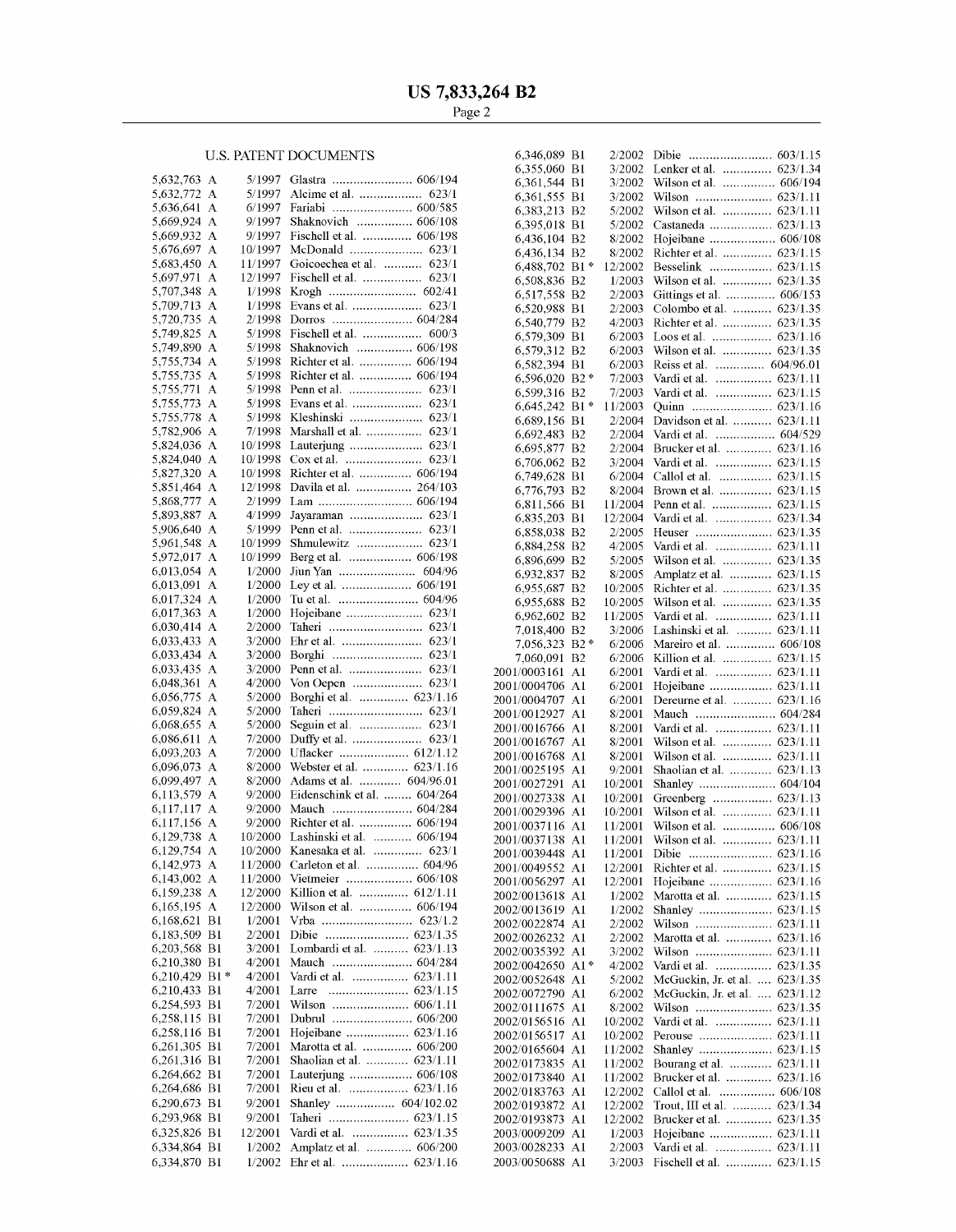| 2003/0055378 A1  |          | 3/2003 Wang et al.  604/103.07      | EP        | 1190685  | 3/2002  |
|------------------|----------|-------------------------------------|-----------|----------|---------|
| 2003/0055483 A1  | 3/2003   |                                     | EP        | 0897700  | 7/2002  |
| 2003/0074047 A1  |          |                                     | EP        |          |         |
|                  |          |                                     |           | 0684022  | 2/2004  |
| 2003/0093109 A1  |          | 5/2003 Mauch  606/194               | EP        | 1157674  | 7/2005  |
| 2003/0097169 A1  |          | 5/2003 Brucker  623/1.11            | EP        | 1031330  | 11/2005 |
| 2003/0114912 A1  | 6/2003   | Sequin et al.  623/1.11             | EP        | 1070513  | 6/2006  |
|                  |          |                                     |           |          |         |
| 2003/0125791 A1  | 7/2003   | Sequin et al.  623/1.11             | FR        | 2678508  | 1/1993  |
| 2003/0125802 A1  |          | 7/2003 Callol et al.  623/1.35      | <b>FR</b> | 2740346  | 10/1995 |
| 2003/0135259 A1  |          |                                     | FR.       | 2756173  | 11/1996 |
|                  |          |                                     |           |          |         |
| 2003/0181923 A1  |          |                                     | GB        | 2337002  | 5/1998  |
| 2003/0195606 A1  |          | 10/2003 Davidson et al.  623/1.11   | WO        | 88/06026 | 8/1988  |
| 2004/0006381 A1  | 1/2004   | Sequin et al.  623/1.12             | WO        | 95/21592 | 8/1995  |
|                  |          |                                     |           |          |         |
| 2004/0015227 A1  |          | 1/2004 Vardi et al.  623/1.16       | WO        | 96/29955 | 10/1996 |
| 2004/0044396 A1  |          | 3/2004 Clerc et al.  623/1.13       | WO        | 96/34580 | 11/1996 |
| 2004/0059406 A1  |          | 3/2004 Cully et al.  623/1.11       | WO        | 96/41592 | 12/1996 |
|                  |          |                                     |           |          |         |
| 2004/0088007 A1* |          | 5/2004 Eidenschink  607/1           | WO        | 97/07752 | 3/1997  |
| 2004/0117003 A1  |          | 6/2004 Ouriel et al.  623/1.35      | WO        | 97/15346 | 5/1997  |
| 2004/0133268 A1  |          | 7/2004 Davidson et al.  623/1.35    | WO        | 97/16217 | 5/1997  |
|                  |          |                                     |           |          |         |
| 2004/0138732 A1  |          | 7/2004 Suhr et al.  623/1.11        | WO        | 97/26936 | 7/1997  |
| 2004/0138737 A1  |          | 7/2004 Davidson et al.  623/1.35    | WO        | 97/41803 | 11/1997 |
| 2004/0148006 A1  |          | 7/2004 Davidson et al.  623/1.11    | WO        | 97/45073 | 12/1997 |
|                  |          |                                     |           |          |         |
| 2004/0172121 A1  |          | 9/2004 Eidenschink et al.  623/1.11 | WO        | 97/46174 | 12/1997 |
| 2004/0186560 A1  |          |                                     | WO        | 98/19628 | 5/1998  |
| 2004/0225345 A1  |          | 11/2004 Fischell et al.  623/1.11   | WO        | 98/36709 | 8/1998  |
| 2004/0267352 A1* |          |                                     | WO        |          |         |
|                  |          | 12/2004 Davidson et al.  623/1.15   |           | 98/37833 | 9/1998  |
| 2005/0004656 A1  |          |                                     | WO        | 98/47447 | 10/1998 |
| 2005/0010278 A1  |          | 1/2005 Vardi et al.  623/1.15       | WO        | 98/48879 | 11/1998 |
| 2005/0015108 A1  |          | 1/2005 Williams et al.  606/194     | WO        | 99/03426 | 1/1999  |
|                  |          |                                     |           |          |         |
| 2005/0015135 A1  | 1/2005   |                                     | WO        | 99/04726 | 2/1999  |
| 2005/0060027 A1* |          | 3/2005 Khenansho et al.  623/1.35   | WO        | 99/15103 | 4/1999  |
| 2005/0096726 A1  | 5/2005   | Sequin et al.  623/1.12             | WO        | 99/15109 | 4/1999  |
|                  |          |                                     |           |          |         |
| 2005/0102021 A1  |          |                                     | WO        | 99/24104 | 5/1999  |
| 2005/0102023 A1* | 5/2005   |                                     | WO        | 99/34749 | 7/1999  |
| 2005/0119731 A1  |          | 6/2005 Brucker et al.  623/1.35     | WO        | 99/36002 | 7/1999  |
|                  |          |                                     |           |          |         |
| 2005/0125076 A1  |          |                                     | WO        | 99/36015 | 7/1999  |
| 2005/0131526 A1  |          |                                     | WO        | 99/44539 | 9/1999  |
| 2005/0149161 A1  |          | 7/2005 Eidenschink et al.  623/1.11 | WO        | 99/56661 | 11/1999 |
|                  |          |                                     |           |          |         |
| 2005/0154442 A1  |          | 7/2005 Eidenschink et al.  623/1.11 | WO        | 99/65419 | 12/1999 |
| 2005/0154444 A1  | 7/2005   |                                     | WO        | 00/07523 | 2/2000  |
| 2005/0183259 A1  |          | 8/2005 Eidenschink et al.  29/508   | WO        | 00/10489 | 3/2000  |
|                  |          |                                     |           |          |         |
| 2005/0209673 A1  | 9/2005   |                                     | WO        | 00/16719 | 3/2000  |
| 2005/0228483 A1  |          | 10/2005 Kaplan et al.  623/1.15     | WO        | 00/27307 | 5/2000  |
| 2006/0036315 A1* | 2/2006   |                                     | WO        | 00/27463 | 5/2000  |
|                  |          |                                     |           |          |         |
| 2006/0041303 A1  | 2/2006   |                                     | WO        | 00/28922 | 5/2000  |
| 2006/0079956 A1  |          | 4/2006 Eigler et al.  623/1.35      | WO        | 00/44307 | 8/2000  |
| 2006/0173528 A1* |          | 8/2006 Feld et al.  623/1.15        | WO        | 00/44309 | 8/2000  |
|                  |          |                                     |           |          |         |
| 2007/0073376 A1  |          | 3/2007 Krolik et al.  623/1.11      | WO        | 00/47134 | 8/2000  |
| 2007/0112418 A1* | 5/2007   | Eidenschink et al.  623/1.35        | WO        | 00/48531 | 8/2000  |
| 2007/0135903 A1* |          | 6/2007 Gregorich et al.  623/1.35   | WO        | 00/49951 | 8/2000  |
|                  |          |                                     | WO        | 00/51523 | 9/2000  |
|                  |          |                                     |           |          |         |
|                  |          | FOREIGN PATENT DOCUMENTS            | WO        | 00/57813 | 10/2000 |
|                  |          |                                     | WO        | 00/67673 | 11/2000 |
| DE               | 9014845  | 2/1991                              | WO        | 00/71054 | 11/2000 |
| DE               | 29701758 | 3/1997                              |           |          |         |
| DE               | 29701883 | 5/1997                              | WO        | 00/71055 | 11/2000 |
|                  |          |                                     | WO        | 00/74595 | 12/2000 |
| EР               | 0479730  | 10/1991                             | WO        | 01/21095 | 3/2001  |
| EΡ               | 0751752  | 1/1997                              |           |          |         |
| EΡ               | 0783873  | 7/1997                              | WO        | 01/21109 | 3/2001  |
|                  |          |                                     | WO        | 01/21244 | 3/2001  |
| EΡ               | 0804907  | 11/1997                             | WO        | 01/35715 | 5/2001  |
| EΡ               | 0479557  | 7/1998                              |           |          |         |
| EΡ               | 0876805  | 11/1998                             | WO        | 01/35863 | 5/2001  |
|                  |          |                                     | WO        | 01/39697 | 6/2001  |
| EΡ               | 0880949  | 12/1998                             | WO        | 01/39699 | 6/2001  |
| EΡ               | 0891751  | 1/1999                              | WO        | 01/41677 | 6/2001  |
| EΡ               | 0895759  | 2/1999                              |           |          |         |
|                  |          |                                     | WO        | 01/43665 | 6/2001  |
| EΡ               | 0904745  | 3/1999                              | WO        | 01/43809 | 6/2001  |
| EΡ               | 0937442  | 8/1999                              | WO        | 01/45594 | 6/2001  |
| EΡ               | 0347023  | 12/1999                             |           |          |         |
|                  |          |                                     | WO        | 01/45785 | 6/2001  |
| EΡ               | 1031328  | 8/2000                              | WO        | 01/49342 | 7/2001  |
| $_{\rm EP}$      | 1031329  | 8/2000                              | WO        | 01/54621 | 8/2001  |
| EΡ               | 0883384  | 12/2000                             |           |          |         |
|                  |          |                                     | WO        | 01/54622 | 8/2001  |
| EΡ               | 0862392  | 8/2001                              | WO        | 01/58385 | 8/2001  |
| EΡ               | 0808140  | 12/2001                             | <b>WO</b> | 01/60284 | 8/2001  |
| EΡ               | 0884028  | 2/2002                              | WO        | 01/70294 | 9/2001  |
|                  |          |                                     |           |          |         |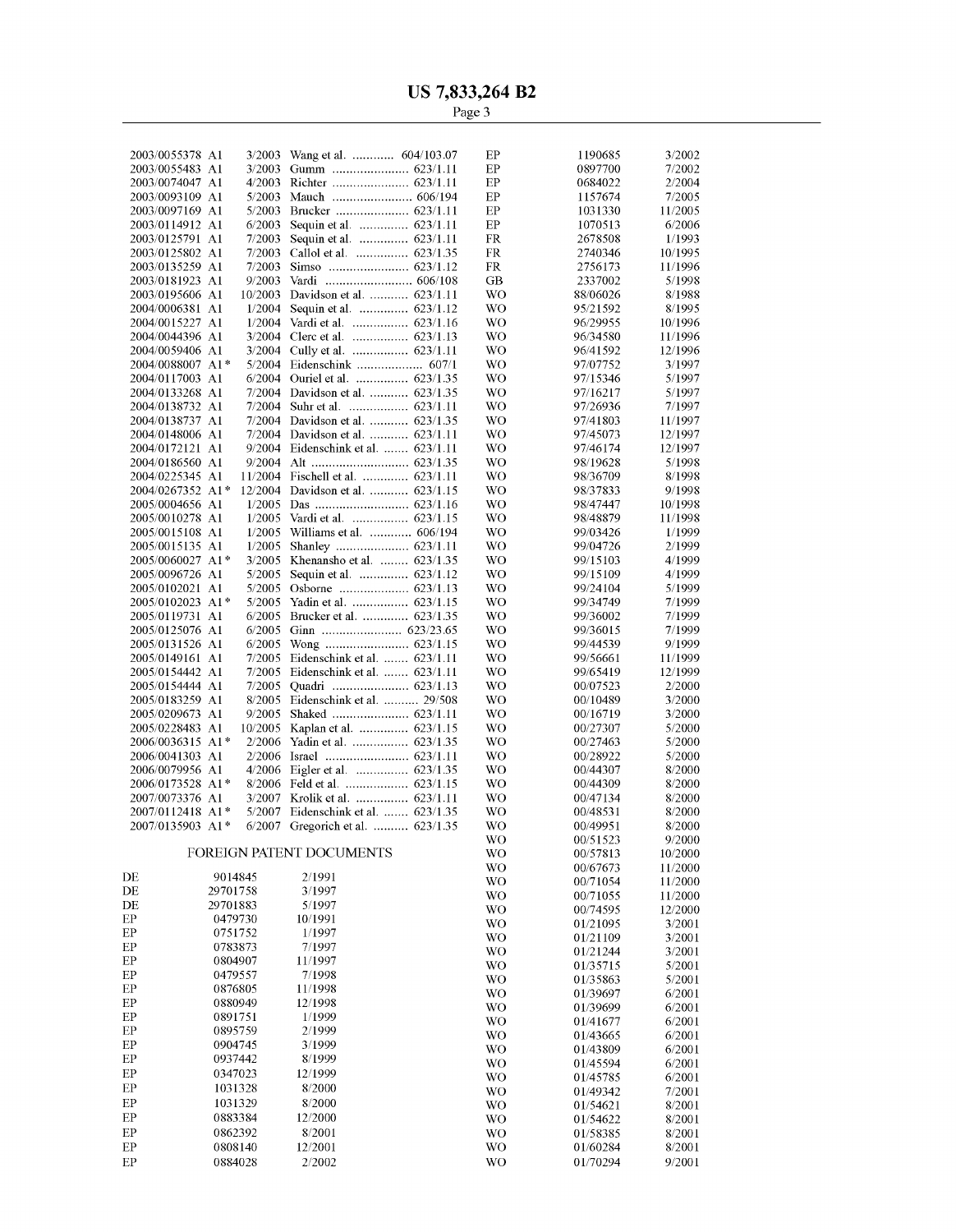| WΩ        | 01/70299    | 9/2001  |
|-----------|-------------|---------|
| WΟ        | 01/74273    | 10/2001 |
| WΟ        | 01/89409    | 11/2001 |
| WΟ        | 02/00138    | 1/2002  |
| WΟ        | 02/053066   | 7/2002  |
| WΟ        | 02/068012   | 9/2002  |
| WΟ        | 03/007842   | 1/2003  |
| WΟ        | 03/055414   | 7/2003  |
| WΟ        | 03/063924   | 8/2003  |
| WΟ        | 2004/026174 | 4/2004  |
| <b>WO</b> | 2004/026180 | 4/2004  |
| WΟ        | 2005/009295 | 2/2005  |
| WΟ        | 2005/014077 | 2/2005  |
| WΟ        | 2006/028925 | 3/2006  |
|           |             |         |

## OTHER PUBLICATIONS

U.S. Appl. No. 09/614,472, filed Jul. 11, 2000, Davidson et al. U.S. Appl. No. 09/663,111, filed Sep. 15, 2000, Davidson et al.

Chevalier, M.D., Bernard, "Placement of Coronary Stents in Bifur cation Lesions by the "Culotte" Technique," The American Journal of Cardiology, vol. 82, pp. 943-949 (Oct. 15, 1998).

Nakamura M.D., Shigeru, "Techniques for Palmaz-Schatz Stent Deployment in Lesions with a Large Side Branch." Catheterization and Cardiovascular Diagnosis, vol. 34, pp. 353-361 (1995).

Caputo, Ronald P. "Stent Jail: A Minimum-Security Prison." The American Journal of Cardiology, vol. 77, pp. 1226-1230 (Jun. 1,

1990).<br>Colombo, M.D., Antonio, ""Kissing" Stent for Bifurcational Coronary Lesion." Catheterization and Cardiovascular Diagnosis, vol. 30, pp. 327-330 (Dec. 1993).

Carrie, M.D., Didier, "T"-Shaped Stent Placement: A Technique for the Treatment of Dissected Bifurcation Lesions," *Catheterization* and Cardiovascular Diagnosis, vol. 37, pp. 311-313 (Mar. 1996).

Katoh, M.D., Osamu, "New Double Wire Technique to Stent Ostial Lesions." Catheterization and Cardiovascular Diagnosis, vol. 40, pp. 400-402 (Apr. 1997).

Lewis, M.D., Bruce E., "Acute procedural results in the treatment of 30 coronary artery bifurcation lesions with a double-wire atherectomy technique for side-branch protection." American Heart Journal, vol. 127:6. pp. 1600-1607 (Jun. 1994).

Yamashita, M.D., PhD., Takehiro, "Bifurcation Lesions: Two Stents Versus One Stent—Immediate and Follow-up Results." Journal of the American College of Cardiology, vol. 35:5, pp. 1145-1151 (Apr. 2000).

2000). Satler, M.D., Lowell F., "Bifurcation Disease: To Treat or Not to Treat," Catheterization and Cardiovascular Interventions, vol. 50, pp. 411-412 (2000).

\* cited by examiner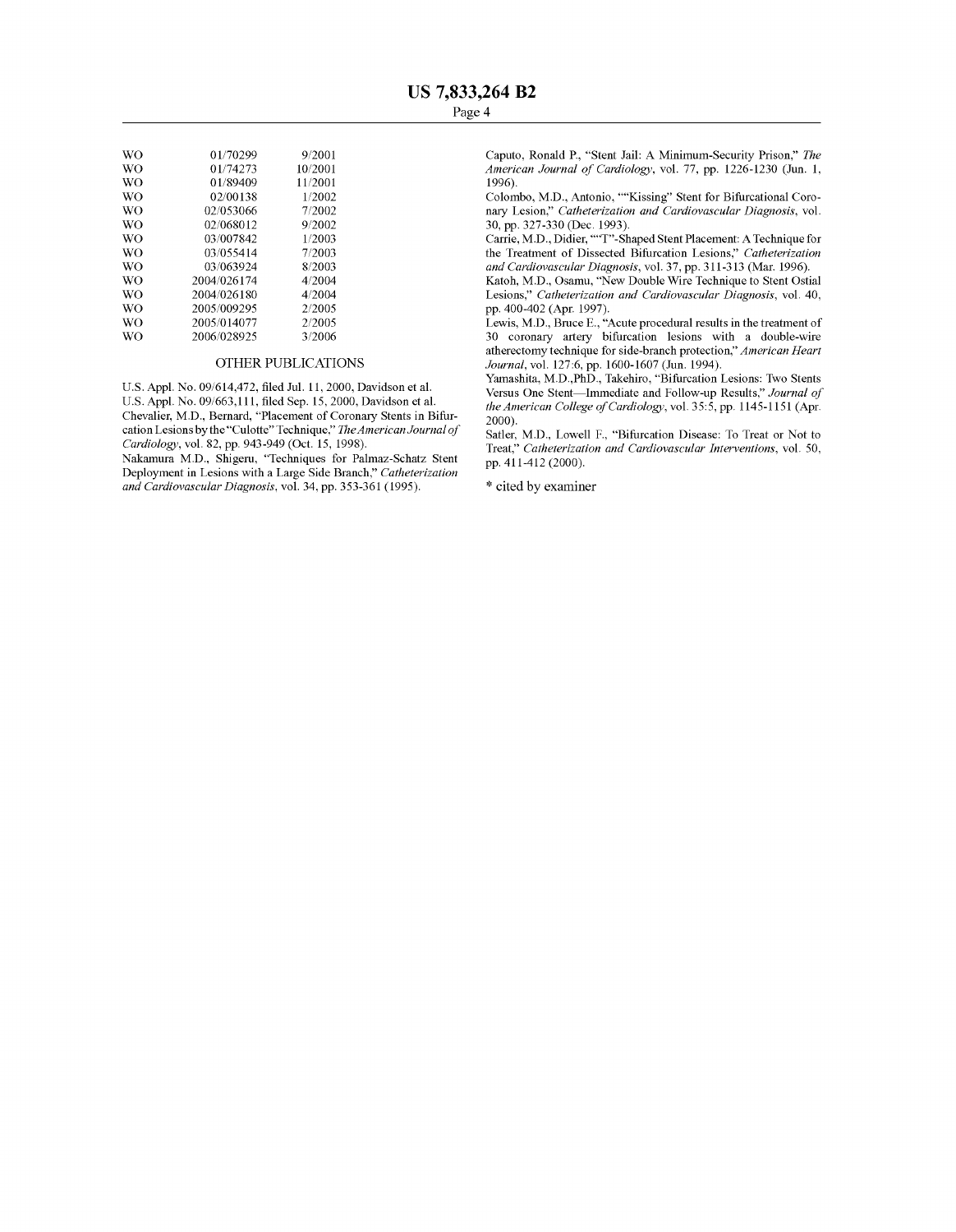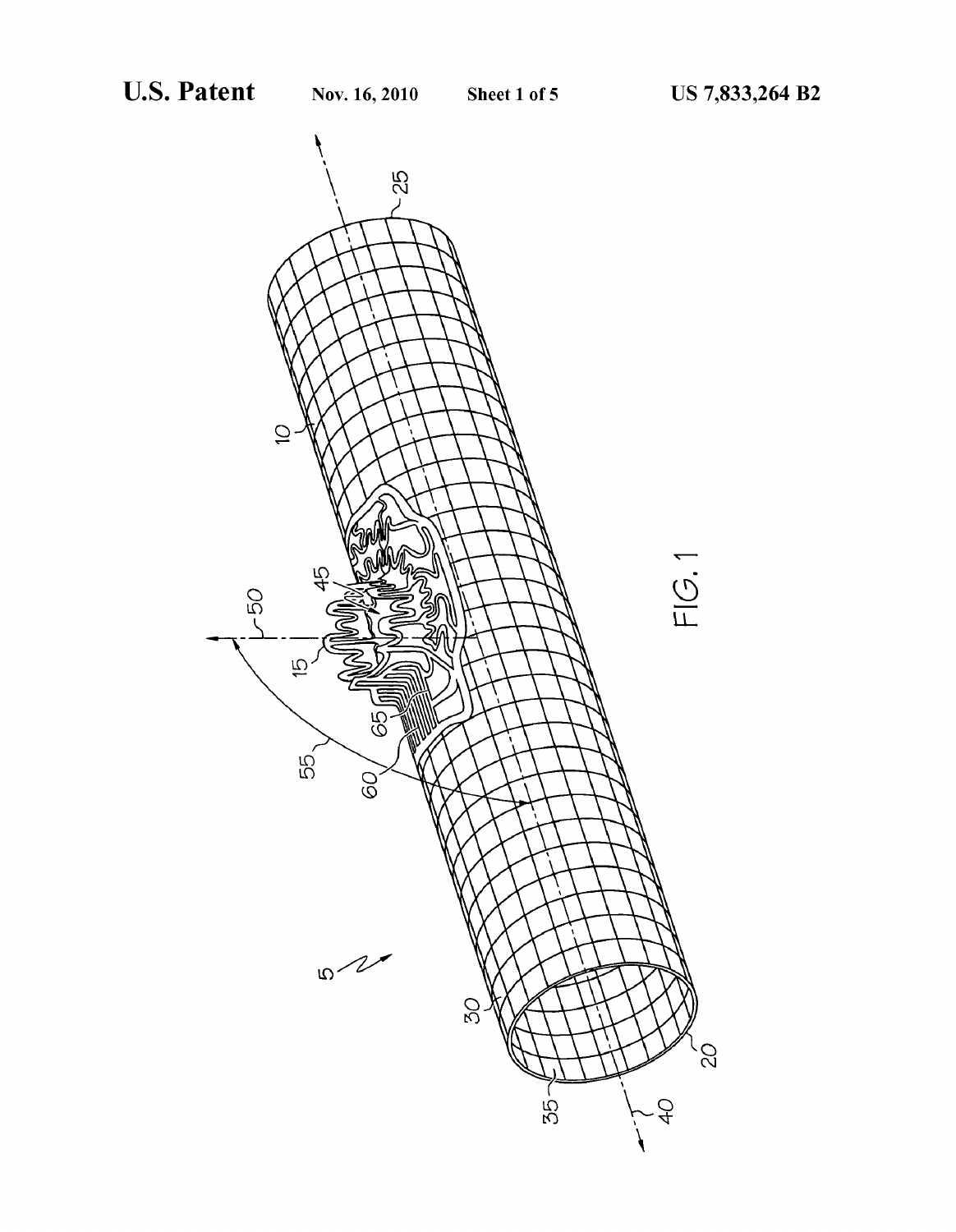

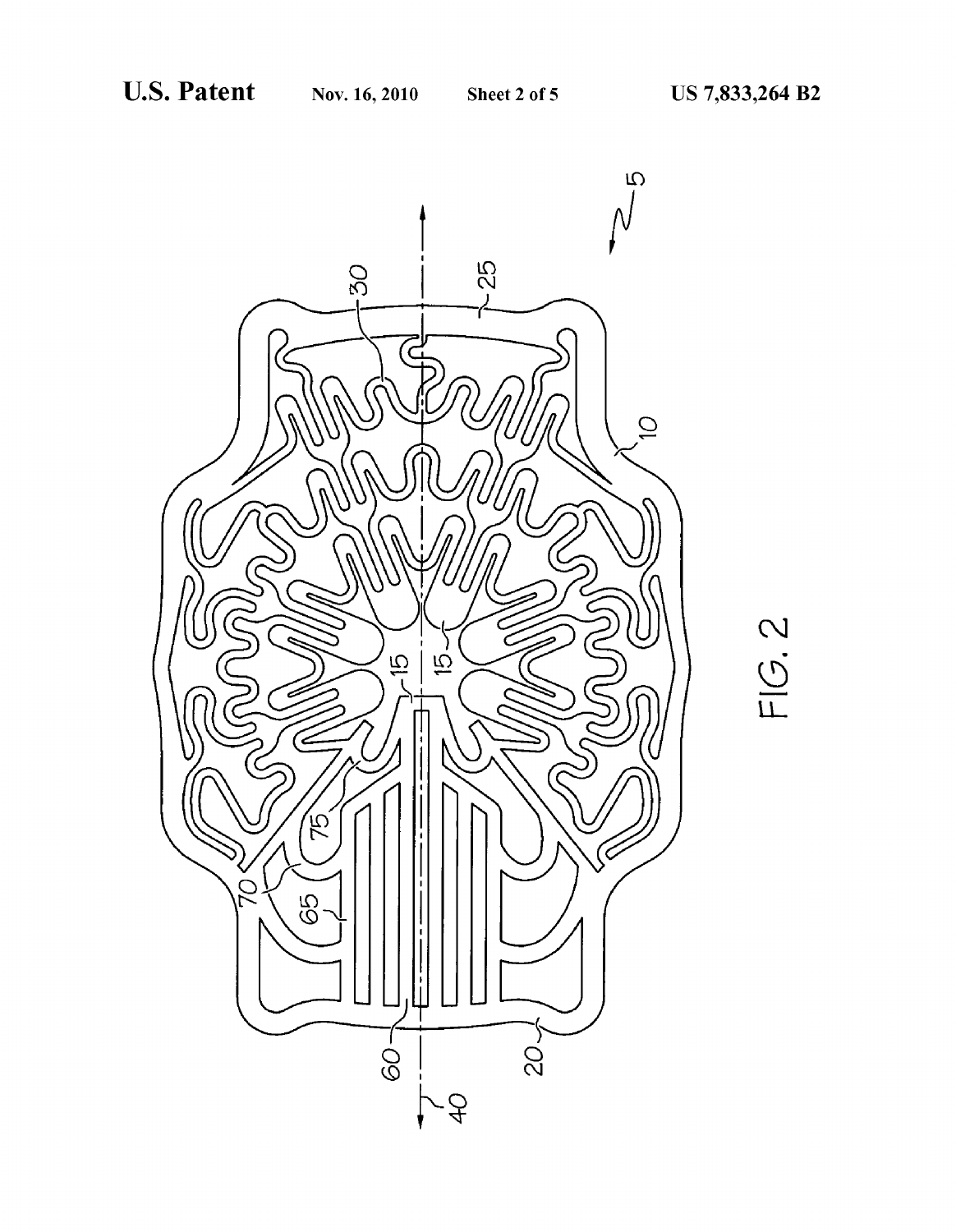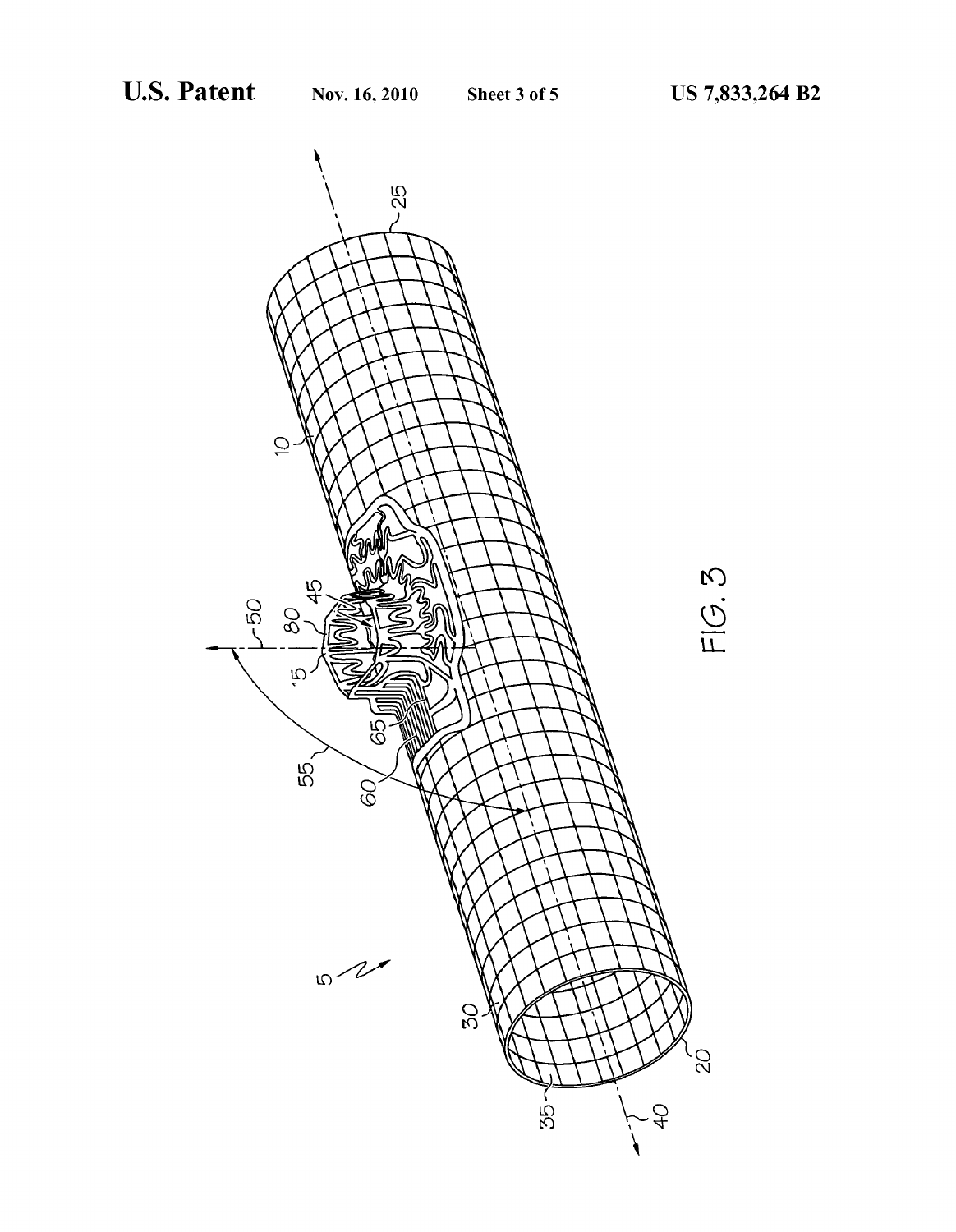

 $FIG.4$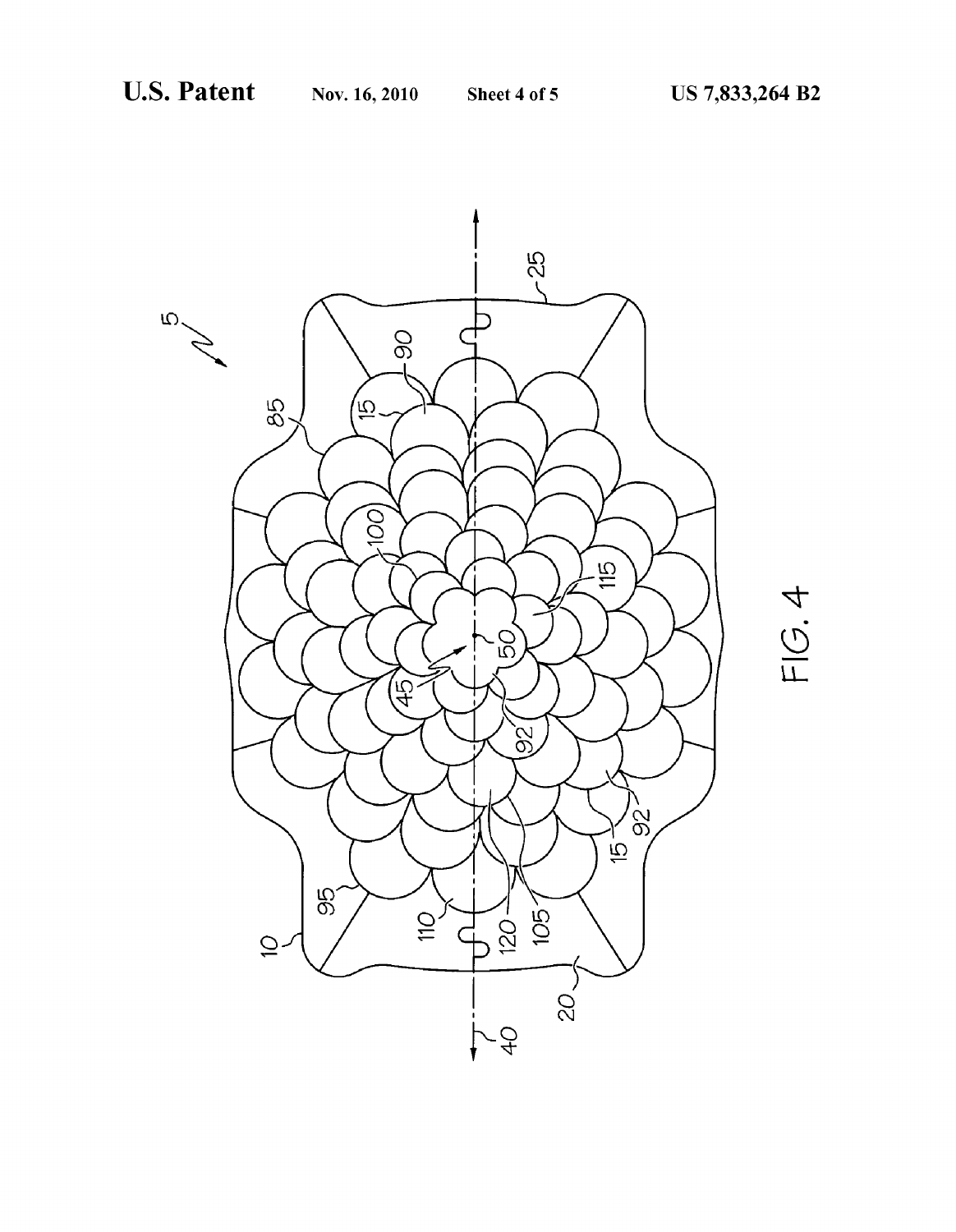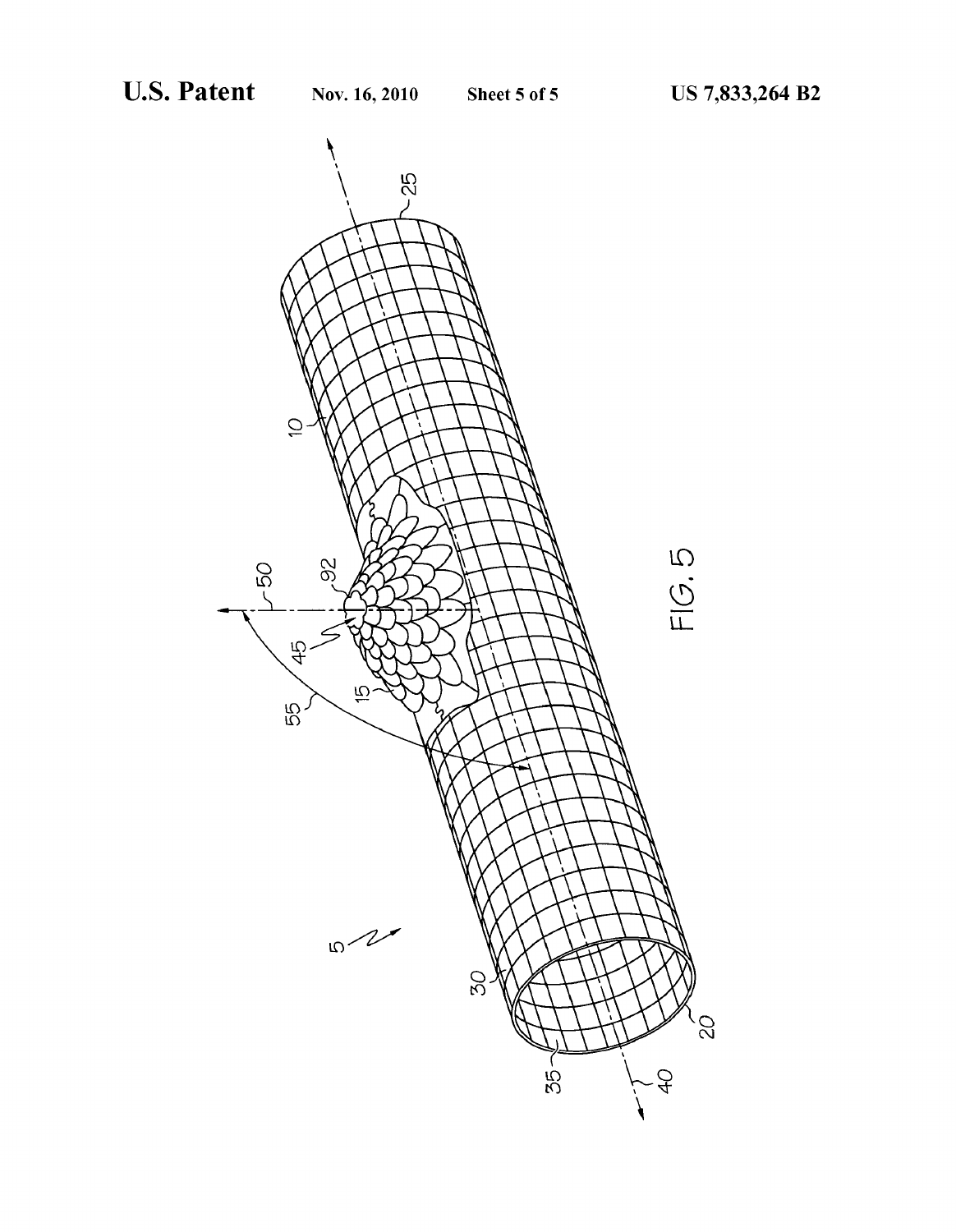$\tilde{\mathcal{L}}$ 

15

## **BIFURCATED STENT**

#### CROSS-REFERENCE TO RELATED APPLICATIONS

Not Applicable

#### STATEMENT REGARDING FEDERALLY SPONSORED RESEARCH

Not Applicable

#### BACKGROUND OF THE INVENTION

#### 1. Field of the Invention

In some embodiments, this invention relates to implantable medical devices, their manufacture, and methods of use. Some embodiments are directed to delivery systems, such as catheter systems of all types, which are utilized in the delivery of such devices.

2. Description of the Related Art

A stent is a medical device introduced to a body lumen and is well known in the art. Typically, a stent is implanted in a blood vessel at the site of a stenosis or aneurysm endolumi nally, i.e. by so-called "minimally invasive techniques" in  $_{25}$ which the stentina radially reduced configuration, optionally restrained in a radially compressed configuration by a sheath and/or catheter, is delivered by a stent delivery system or "introducer" to the site where it is required. The introducer may enter the body from an access location outside the body,  $\,$   $_{30}$ such as through the patient's skin, or by a "cut down" tech nique in which the entry blood vessel is exposed by minor surgical means.

Stents, grafts, stent-grafts, vena cava filters, expandable frameworks, and similar implantable medical devices, collec 35 tively referred to hereinafter as stents, are radially expandable endoprostheses which are typically intravascular implants capable of being implanted transluminally and enlarged radi ally after being introduced percutaneously. Stents may be implanted in a variety of body lumens or vessels such as  $_{40}$ within the vascular system, urinary tracts, bile ducts, fallo pian tubes, coronary vessels, secondary vessels, etc. They may be self-expanding, expanded by an internal radial force, such as when mounted on a balloon, or a combination of self-expanding and balloon expandable (hybrid expandable). 45

Stents may be created by methods including cutting or etching a design from a tubular stock, from a flat sheet which is cut or etched and which is subsequently rolled or from one or more interwoven wires or braids.

Within the vasculature it is not uncommon for stenoses to 50 form at a vessel bifurcation. A bifurcation is an area of the vasculature or other portion of the body where a first (or parent) vessel is bifurcated into two or more branch vessels. Where a stenotic lesion or lesions form at such a bifurcation, the lesion(s) can affect only one of the vessels (i.e., either of  $\overline{55}$ the branch vessels or the parent vessel) two of the vessels, or all three vessels. Many prior art stents however are not wholly satisfactory for use where the site of desired application of the stent is juxtaposed or extends across a bifurcation in an artery or vein such, for example, as the bifurcation in the mamma- 60 lian aortic artery into the common iliac arteries.

The art referred to and/or described above is not intended to constitute an admission that any patent, publication or other information referred to herein is "prior art" with respect to this invention. In addition, this section should not be con- 65 strued to mean that a search has been made or that no other pertinent information as defined in  $37$  C.F.R.  $§1.56(a)$  exists.

All U.S. patents and applications and all other published documents mentioned anywhere in this application are incor porated herein by reference in their entirety.

- Without limiting the scope of the invention a brief sum mary of some of the claimed embodiments of the invention is set forth below. Additional details of the summarized embodi ments of the invention and/or additional embodiments of the invention may be found in the Detailed Description of the Invention below.
- 10 A brief abstract of the technical disclosure in the specifi cation is provided as well only for the purposes of complying with 37 C.F.R. §1.72. The abstract is not intended to be used for interpreting the scope of the claims.

## BRIEF SUMMARY OF THE INVENTION

The invention contemplates a new apparatus that simplifies placement of a stent at the bifurcation of a vessel. The inven  $20$  region of the bifurcation stent. The asymmetric region is designed to lessen withdrawal forces created by balloon and catheter friction and Snags on the proximal side of the petal region.

At least one of the embodiments of the present invention includes a medical device with a balloon catheter shaft, such as described in U.S. Pat. No. 6,835,203, the entire contents of which being incorporated herein by reference.

In at least one embodiment the stent comprises a substantially tubular body comprised of a plurality of interconnected struts and defining a circumferential plane. The tubular body has a proximal end region, a distal end region, and defines a tudinal axis. The tubular body comprises a plurality of adjacent deployable elements (or "petals') positioned between the proximal end region and distal end region. In an expanded configuration, the deployable elements define a second lumen which has a second longitudinal axis. The second longitudi nal axis is at an oblique angle relative to the first longitudinal axis and the first lumen is in fluid communication with the second lumen. The substantially tubular body further com prises a track region comprising at least two struts which are substantially parallel to each other and the first longitudinal axis in the unexpanded configuration. The track region com prises at least one of the deployable elements.

In at least one embodiment, the tubular branch body further comprises a plurality of connectors. The track region has at least one connector engaged to at least one of the adjacent deployable elements. In another advantageous embodiment, at least one of these connectors is substantially curvilinear.

In at least one embodiment the track region further com prises at least one connector engaged between the at least two struts. In some embodiments at least one of these connectors is substantially curvilinear.

In some embodiments, the track region further comprises a plurality of connectors such that the adjacent deployable ele ments are engaged to each other by at least one connector. In at least one embodiment, the plurality of connectors define a substantially planar circumferential region about the second longitudinal axis.

In an advantageous embodiment, the stent comprises a substantially tubular body defining a circumferential plane. The tubular body has a proximal end region, a distal end region, and defines a first lumen therethrough, the first lumen having a first longitudinal axis. The tubular body comprises a plurality of adjacent deployable elements. In an expanded configuration the deployable elements define a second lumen which has a second longitudinal axis. The second longitudi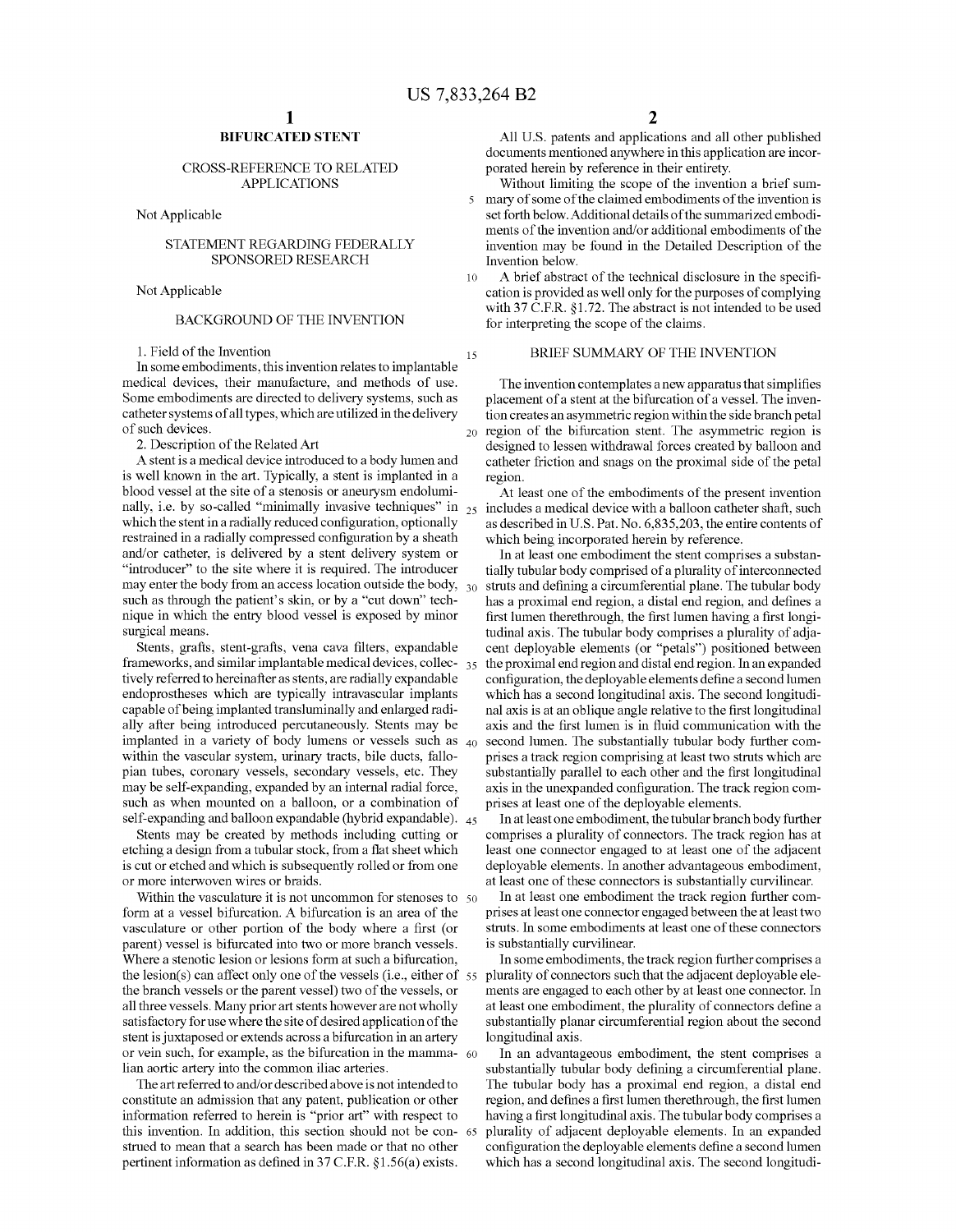nal axis is at an oblique angle relative to the first longitudinal axis, and the first lumen is in fluid communication with the second lumen. Each deployable element consists of at least one curved stent member, the adjacent curved stent members defining a plurality of cells. In an expanded configuration 5 each cell extends at an oblique angle relative to the second longitudinal axis. In at least one embodiment, the second lumen defines a substantially frusto-conical region when the stent is in an expanded configuration.

In another embodiment, the frusto-conical region has a first 10 end region, a second end region, and a middle region therebetween. The first end region is defined by base cells, the second end region is defined by top cells, and the middle region is defined by middle cells. Each base cell has a greater area than each middle cell, and each middle cell has a greater area than 15 each peak cell.

These and other embodiments which characterize the invention are pointed out with particularity in the claims annexed hereto and forming a part hereof. However, for further understanding of the invention, its advantages and objec- 20 tives obtained by its use, reference should be made to the drawings which form a further part hereof and the accompanying descriptive matter, in which there is illustrated and described embodiments of the invention.

## BRIEF DESCRIPTION OF THE DRAWINGS

A detailed description of the invention is hereafter described with specific reference being made to the drawings.

FIG. 1 is a side perspective view of an embodiment of the  $_{30}$ invention, in an expanded configuration, comprising a track region with substantially parallel struts.

FIG. 2 is a top view of an embodiment of the invention, in an unexpanded configuration, comprising a track region with substantially parallel struts.

FIG. 3 is a side perspective view of an embodiment of the invention, in an expanded configuration, comprising a track region with substantially parallel struts and deployable elements joined together by connectors.

an expanded configuration, comprising stent members that define base, middle, and top cells.

FIG. 5 is a side perspective view of the embodiment shown in FIG. 4, in an expanded configuration, comprising stent members that define base, middle, and top cells

## DETAILED DESCRIPTION OF THE INVENTION

While this invention may be embodied in many different forms, there are described in detail herein specific preferred  $50$ embodiments of the invention. This description is an exemplification of the principles of the invention and is not intended to limit the invention to the particular embodiments illustrated.

For the purposes of this disclosure, like reference numerals  $55$ in the figures shall refer to like features unless otherwise indicated.

Depicted in the figures are various aspects of the invention. Elements depicted in one figure may be combined with, and/ or substituted for, elements depicted in another figure as 60 desired.

Referring now to the drawings, which are intended to illustrate embodiments of the invention only and not for the purpose of limiting same, in at least one embodiment of the invention, an example of which is shown in FIG. 1, a bifurcated stent, shown generally at 5, comprises a substantially tubular body 10 defining a circumferential plane with deploy $\boldsymbol{\varDelta}$ 

able elements 15. The embodiment shown in FIG. 1 is in the expanded configuration. The tubular body  $10$ , having a proximal end region 20 and a distal end region 25, is comprised of a plurality of interconnected struts 30. Proximal end region 20 and distal end region 25 define a first lumen 35 therethrough. First lumen 35 has a first longitudinal axis 40. Deployable elements 15 are positioned between proximal end region 20 and distal end region 25. In the expanded configuration, deployable elements 15 (or "petals) define a second lumen 45, extending along a second longitudinal axis 50. The region comprising deployable elements 15 is hereafter referred to as the petal region. The second longitudinal axis 50 is at an oblique angle 55 relative to the first longitudinal axis 40. Furthermore, the first lumen 35 is in fluid communication with the second lumen 45.

The tubular body 10, with proximal end region 20 and distal end region 25, further includes a track region 60 comprised of at least two parallel struts 65, shown in greater detail in FIGS. 2 and 4. Current stent designs include many points which may snag balloons on removal. Also, current stent designs include connecting struts which are often perpendicular to withdrawal forces, creating friction during withdrawal or even damaging drug coatings. In the invention, because the parallel struts 65 are substantially parallel to the 25 first longitudinal axis 40 and aligned with the direction of the withdrawal force, the parallel struts 65 may lower the amount of friction caused during stent removal in comparison with stent designs with struts aligned across the direction of force. In at least one embodiment, the track region 60 is located at the proximal end region 20 of the tubular body 10. Locating the track region 60 at the proximal end region 20 of the tubular body 10 may further reduce the amount of friction caused during stent removal because the track region is located closest to where force is applied. The track region 60 comprises at least one of the deployable elements 15. In some embodiments, all areas of the petal region where the balloon might rub during withdrawal include a track region designed similarly in order to reduce friction during withdrawal.

FIG. 2 depicts stent 5, with deployable elements 15, FIG. 4 is a top view of an embodiment of the invention, in 40 extending along longitudinal axis 40. Unlike stent 5 of FIG. 1, stent 5 of FIG. 2 is shown in an unexpanded configuration. In the unexpanded configuration, deployable elements 15 do not extend to define a second lumen. Rather, the deployable elements 15 further substantially define the circumferential 45 plane defined by tubular body 10. The tubular body 10, with proximal end region 20 and distal end region 25, further includes a track region 60 comprised of at least two parallel struts 65. The parallel struts 65, which are substantially parallel to the first longitudinal axis 40, may lower the amount of friction caused during stent removal. The track region 60 comprises at least one of the deployable elements 15.

> In at least one embodiment, the tubular body 10 further includes a plurality of connectors 70. The track region 60 comprises at least one connector 70 engaged to at least one of the adjacent deployable elements 15. In some embodiments, at least one of the connectors 70 is substantially curvilinear. In an alternative embodiment, the track region also includes connectors 75 engaged between at least two parallel struts. In some embodiments, the connectors 75 are substantially curvilinear.

> In some embodiments the stent may include one or more areas, bands, coatings, members, etc. that is (are) detectable by imaging modalities such as X-Ray, MRI, ultrasound, etc. In some embodiments at least a portion of the stent and/or adjacent assembly is at least partially radiopaque.

> In some embodiments at least a portion of the stent is configured to include one or more mechanisms for the deliv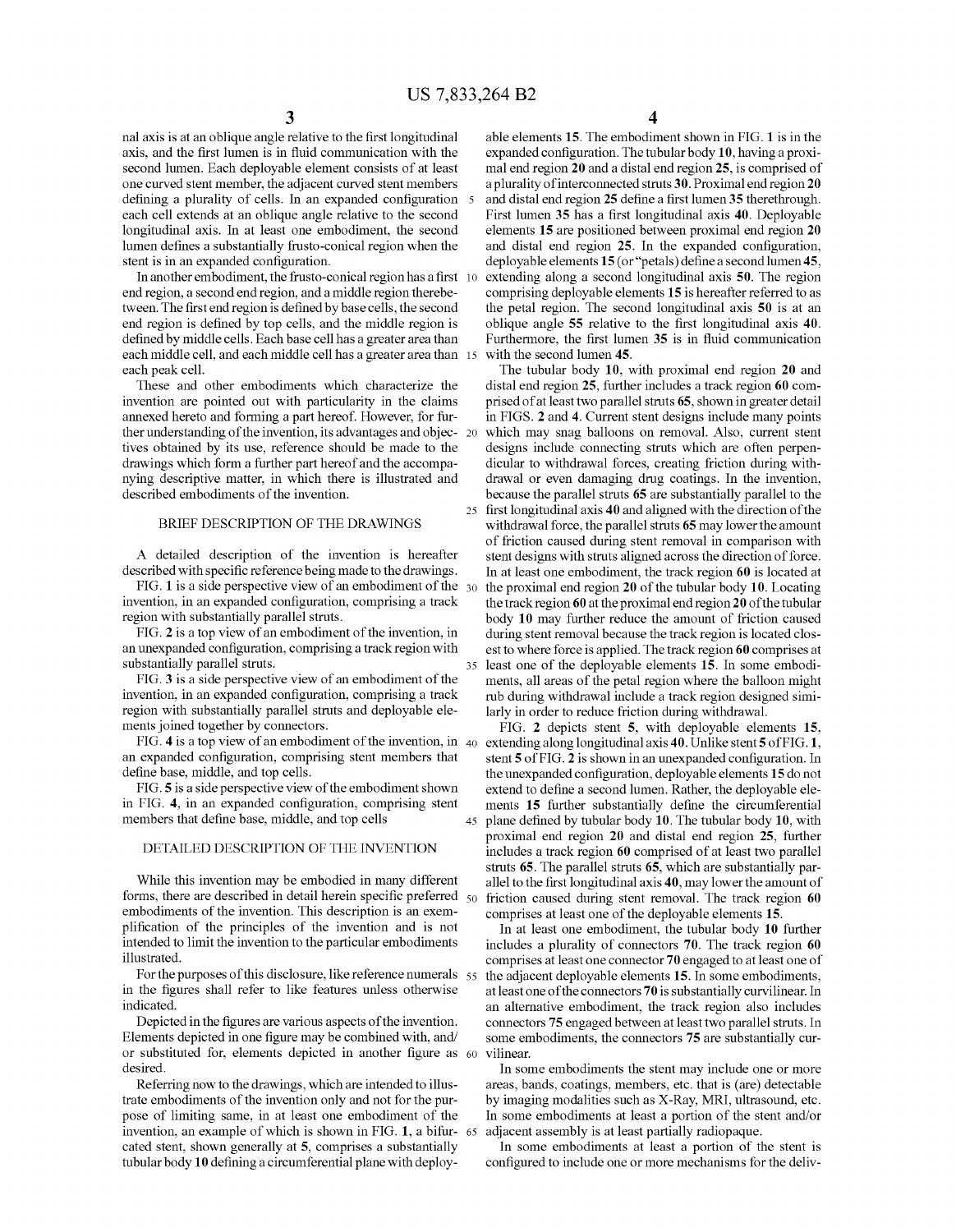ery of a therapeutic agent. Often the agent will be in the form of a coating or other layer (or layers) of material placed on a surface region of the stent, which is adapted to be released at the site of the stent's implantation or areas adjacent thereto. A therapeutic agent may be a drug or other pharmaceutical 5 product such as non-genetic agents, genetic agents, cellular material, etc. Some examples of suitable non-genetic therapeutic agents include but are not limited to: anti-thrombogenic agents such as heparin, heparin derivatives, vascular cell growth promoters, growth factor inhibitors, Paclitaxel,  $10$ etc. Where an agent includes a genetic therapeutic agent, such a genetic agent may include but is not limited to: DNA, RNA and their respective derivatives and/or components; hedgehog proteins, etc. Where a therapeutic agent includes cellular material, the cellular material may include but is not limited 15 to: cells of human origin and/or non-human origin as well as their respective components and/or derivatives thereof. Where the therapeutic agent includes a polymer agent, the polymer agent may be a polystyrene-polyisobutylene-polystyrene triblock copolymer (SIBS), polyethylene oxide, sili-20 cone rubber and/or any other suitable substrate.

FIG. 3 shows stent 5 in an expanded configuration, extending along first longitudinal axis 40. Stent 5 comprises a substantially tubular body 10 with deployable elements 15. The tubular body 10, having a proximal end region  $20$  and a distal  $25$ end region 25, defines a first lumen 35 therethrough. Furthermore, tubular body 10 is comprised of a plurality of interconnected struts 30. First lumen 35 has a first longitudinal axis 40. Deployable elements 15 are positioned between proximal end region 20 and distal end region 25. In the expanded 30 configuration, deployable elements 15 define a second lumen 45, extending along a second longitudinal axis 50. The second longitudinal axis 50 is at an oblique angle 55 relative to the first longitudinal axis 40. Furthermore, the first lumen 35 is in fluid communication with the second lumen 45.

FIG. 3 further includes track region 60 which is desirably placed on the proximal side of the petal region. In one embodiment, adjacent deployable elements 15 are joined to each other by at least one connector 80. By using connectors 80, the deployable elements will, in the expanded configura- 40 tion, present a smoothly undulating, or preferably straight, crown rather than one with discernible peaks. In at least one embodiment, a plurality of connectors 80 forms an annular, substantially planar, region about second longitudinal axis 50

In FIGS. 4 and 5, stent 5 is shown in an expanded configuration. Stent 5 is comprised of a substantially tubular body 10 with proximal end region 20 and distal end region 25. Tubular body 10, comprised of interconnected struts 30 (as shown in FIG. 5), defines a first lumen 35, which extends along first 50 longitudinal axis 40, and comprises a plurality of adjacent deployable elements 15. Deployable elements 15 define a second lumen 45 which extends along second longitudinal axis 50. The second longitudinal axis 50 is at an oblique angle 55 relative to the first longitudinal axis 40, as seen in FIG. 5. 55 Second lumen 45 is in fluid communication with first lumen 35

As shown in FIG. 4, each deployable element consists of one curved stent member 85. Adjacent stent members 85 define a plurality of cells 90. In the expanded configuration, in 60 at least one embodiment, the second lumen 45 defines a substantial frusto-conical region 92, as shown in FIG. 4. The frusto-conical region has a first end region 95, a second end region 100, and a middle region 105 therebetween. First end region 95 is defined by base cells 110, middle region 105 is 65 defined by middle cells 120, and second end region 100 is defined by top cells 115. Each base cell 110 has a greater area

than each middle cell 120, and each middle cell 120 has a greater area than each top cell 115.

The above disclosure is intended to be illustrative and not exhaustive. This description will suggest many variations and alternatives to one of ordinary skill in this art. The various elements shown in the individual figures and described above may be combined or modified for combination as desired. All these alternatives and variations are intended to be included within the scope of the claims where the term "comprising" means "including, but not limited to".

Further, the particular features presented in the dependent claims can be combined with each other in other manners within the scope of the invention such that the invention should be recognized as also specifically directed to other embodiments having any other possible combination of the features of the dependent claims. For instance, for purposes of claim publication, any dependent claim which follows should be taken as alternatively written in a multiple dependent form from all prior claims which possess all antecedents referenced in such dependent claim if such multiple dependent format is an accepted format within the jurisdiction (e.g. each claim depending directly from claim 1 should be alternatively taken as depending from all previous claims). In jurisdictions where multiple dependent claim formats are restricted, the following dependent claims should each be also taken as alternatively written in each singly dependent claim format which creates a dependency from a prior antecedent-possessing claim other than the specific claim listed in such dependent claim below.

The invention claimed is:

35

45

1. A stent for placement at a vessel bifurcation, the stent having an expanded configuration and an unexpanded configuration, the stent comprising:

- a substantially tubular body comprised of a plurality of interconnected struts defining a sidewall, the tubular body having a proximal end region, a distal end region, and defining a first lumen therethrough, the first lumen having a first longitudinal axis, the tubular body comprising a side branch structure and a support ring positioned between the proximal end region and distal end region said support ring surrounding said side branch structure, said side branch structure comprising a plurality of adjacent deployable elements, said deployable elements surrounding a side branch opening, in the expanded configuration the deployable elements defining a second lumen, the second lumen having a branch axis, the branch axis being at an angle relative to the first longitudinal axis, the first lumen being in fluid communication with the second lumen;
- the substantially tubular body comprising a track region located proximal to the side branch opening, the track region comprising at least two struts which are straight and parallel to each other and the first longitudinal axis in the unexpanded configuration, each of said at least two struts defining at least a portion of at least one of the deployable elements at one end and attached to said support ring at another end, each of the at least two struts comprised of a first portion and a second portion, the first portion and second portion defining a portion of the first lumen in the unexpanded configuration,
- wherein in the expanded configuration, the first portion of the at least two struts defines a portion of the first lumen, and the second portion of the at least two struts defines a portion of the second lumen.

2. The stent of claim 1 wherein the tubular body further comprises a plurality of connectors, the track region having at